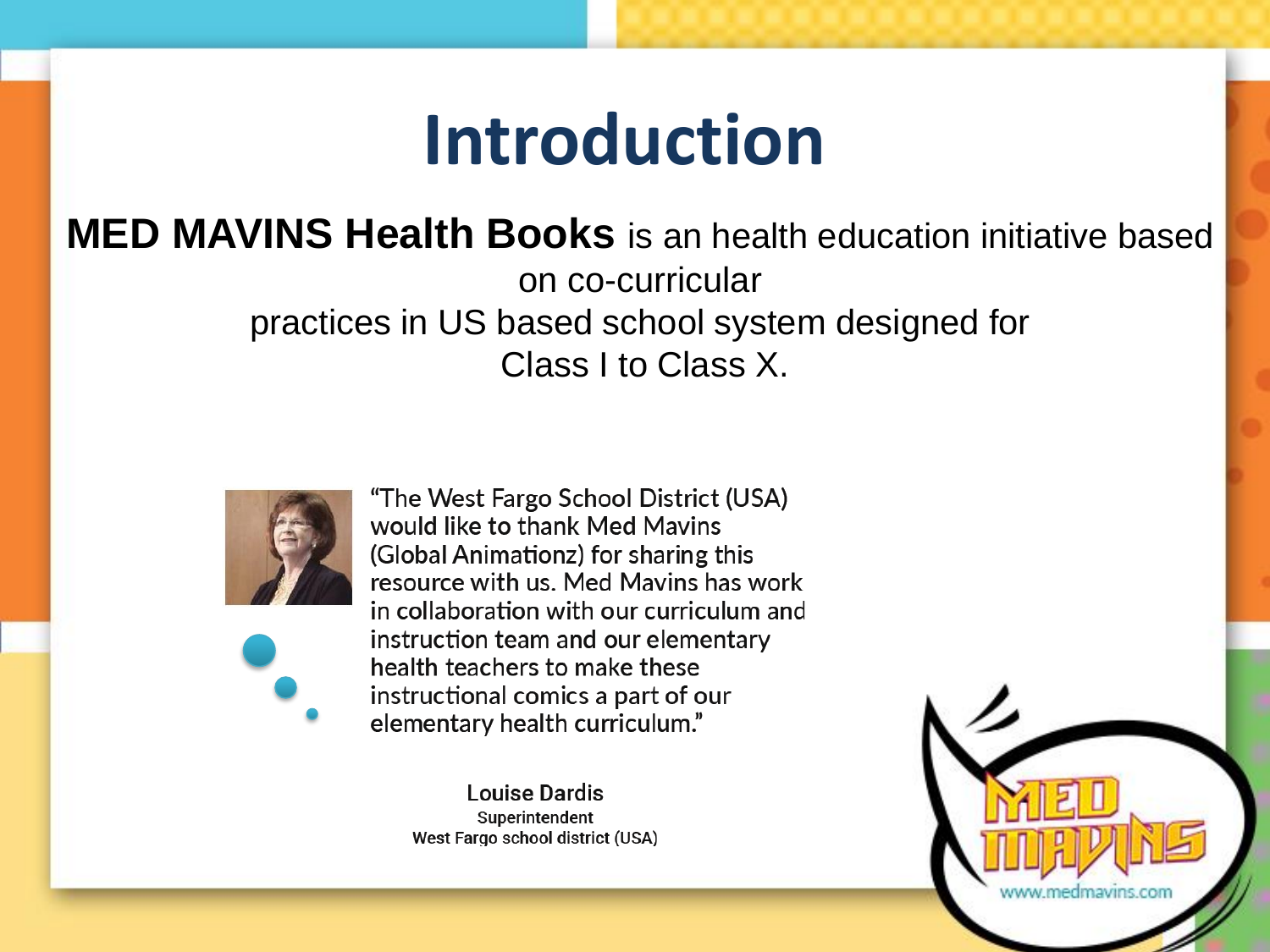### **Why Med Mavins..?**

- There's no way to sugarcoat it, lack of nutrition awareness is the leading cause for stunted health and tend to for their lives. India is in the top 3.
	- While many are quick to blame lifestyle degradations, these bad habits are result of poor and non-existent health education.
- Getting a child's attention isn't easy, but an innovative series of health Books, the world's first focusing on healthy lifestyles are appealing to young minds schools.



[http://www.who.int/chp/chronic\\_disease\\_report/presentation/en](http://www.who.int/chp/chronic_disease_report/presentation/en)

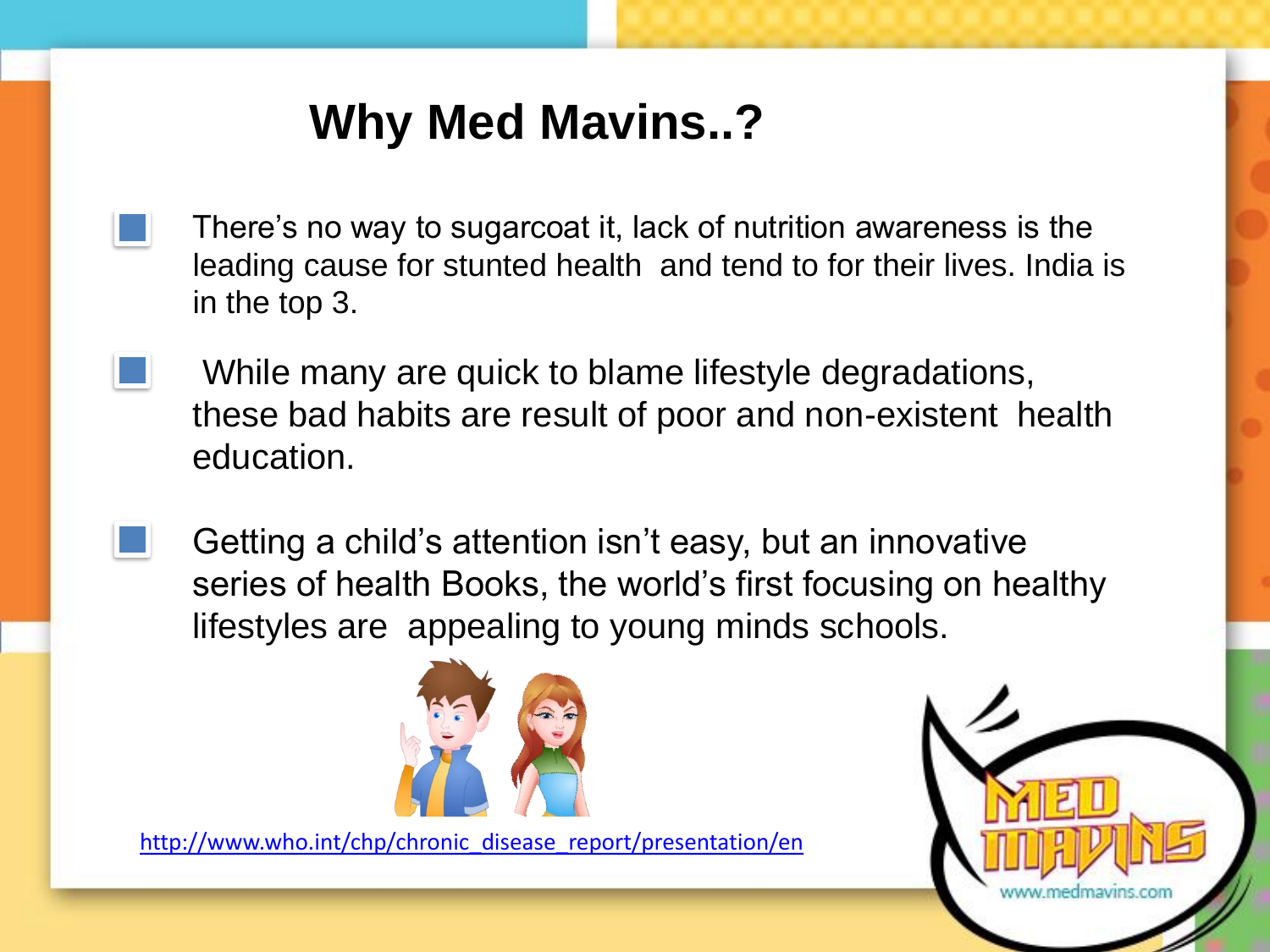#### **Childhood Obesity Rates**

Percentage of overweight and obese children under the age of 20 in select countries



Source: Select countries; The Lancet, University of Washington | WSJ.com

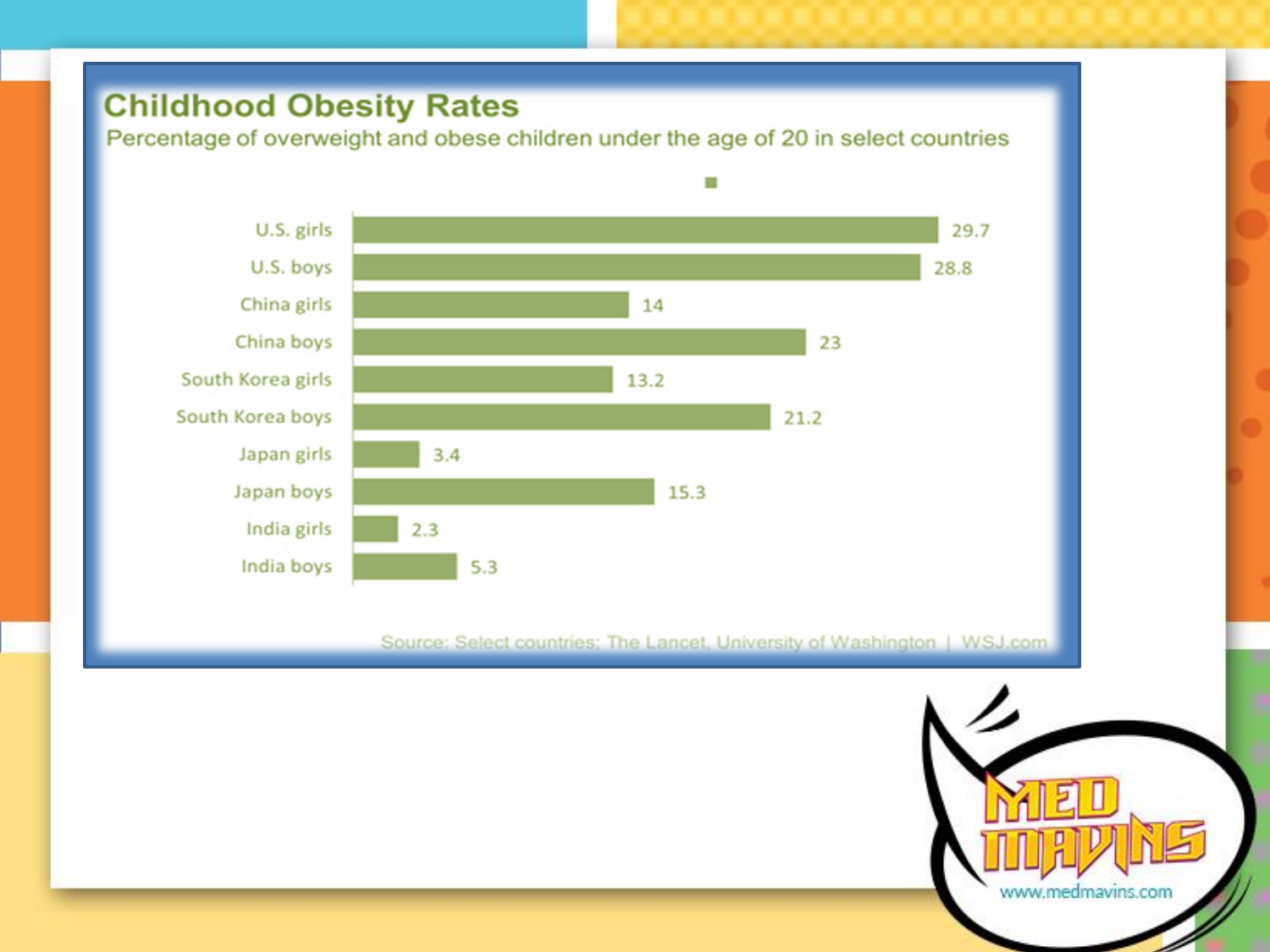#### **Objective of Med Mavins**

**Med Mavins** objective is to promote

- Health awareness
- Active learning
- Self Confidence
- Healthy Lifestyle
- Parents and children network
- Reading , Speaking and writing skills.

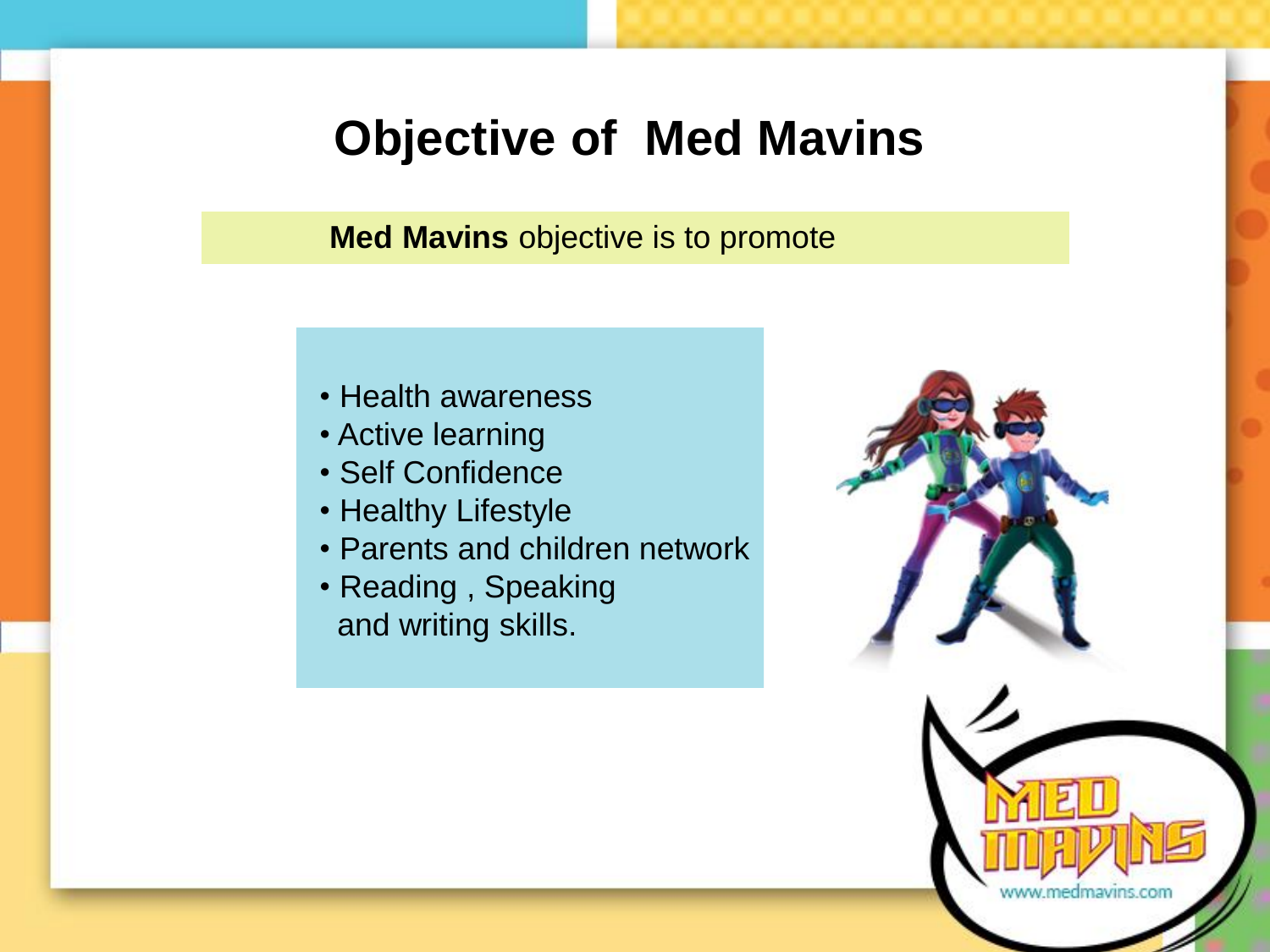#### A peek into the Health Graphic novels

Doctor Peppay forms MED MAVINS' community and runs project HEAL (health for all). He created a portal equipment and with that he can shrink and teleport the MED MAVINS children to any targeted human body medium and make them explore and diagnose in micro level and rectify possible medical issues or abnormalities. The MED MAVINS children have a pet named SKAN the scanner, a droid that looks like an avian being

Doctor Peppay colleague Professor Tee has his secret mission called FOG. (food of God) He thwarts project HEAL and continues his secret mission with the help of bad bully Alex and Jezi .They have a pet named INFEE the infector, a droid avian being.

While the bad boys gang secretly and deceitfully activate the pet Infee to infect the target children the MED MAVINS team come to the rescue the targeted children and also educate kids about health.

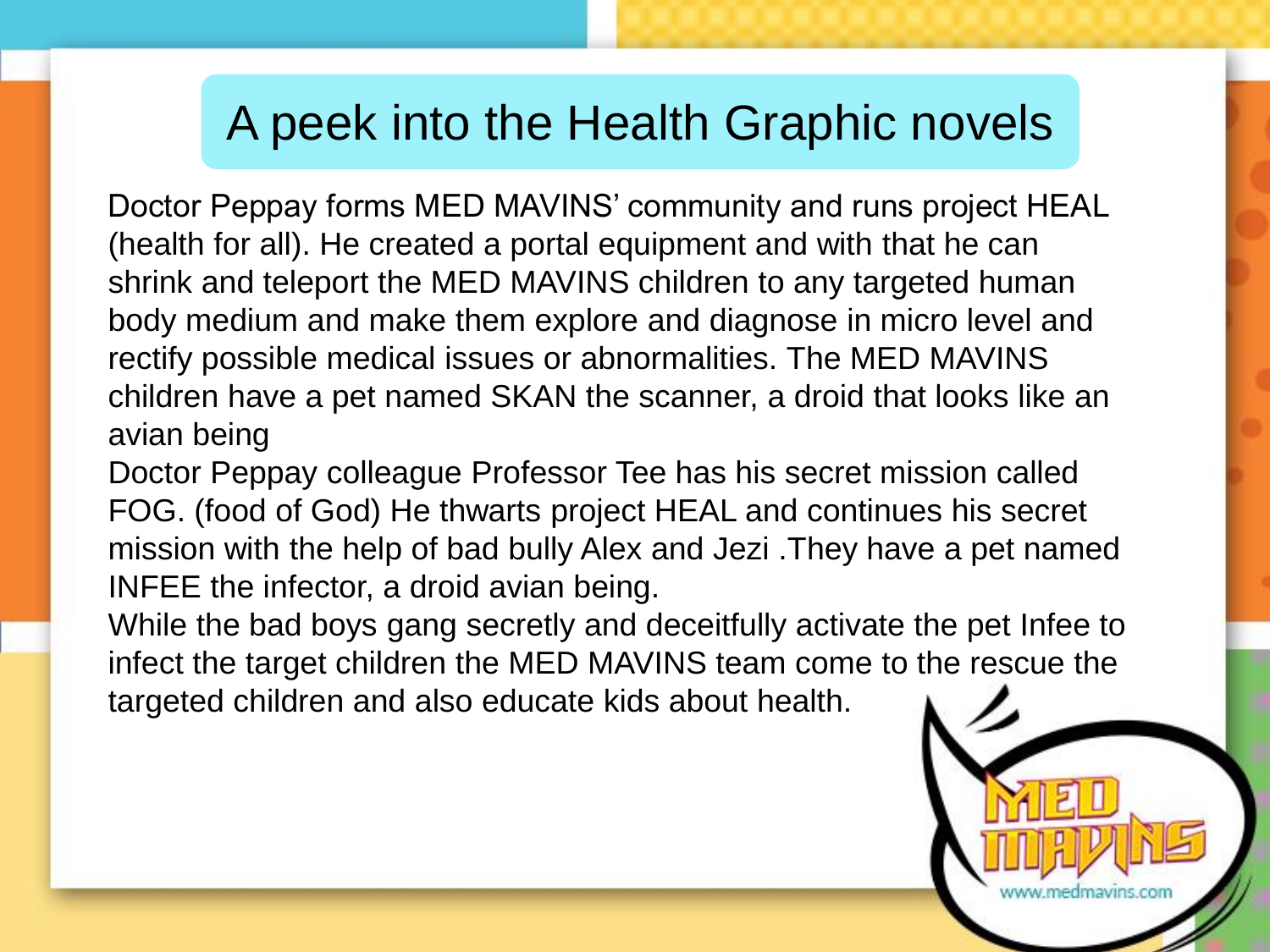### Investment

Whether you are looking for an exciting career with a potential six-figure income or to add just a few hundred dollars a month to your income with only a few hours of work each week...

Med Mavins Books has an exciting opportunity for you to make a difference in your lives.

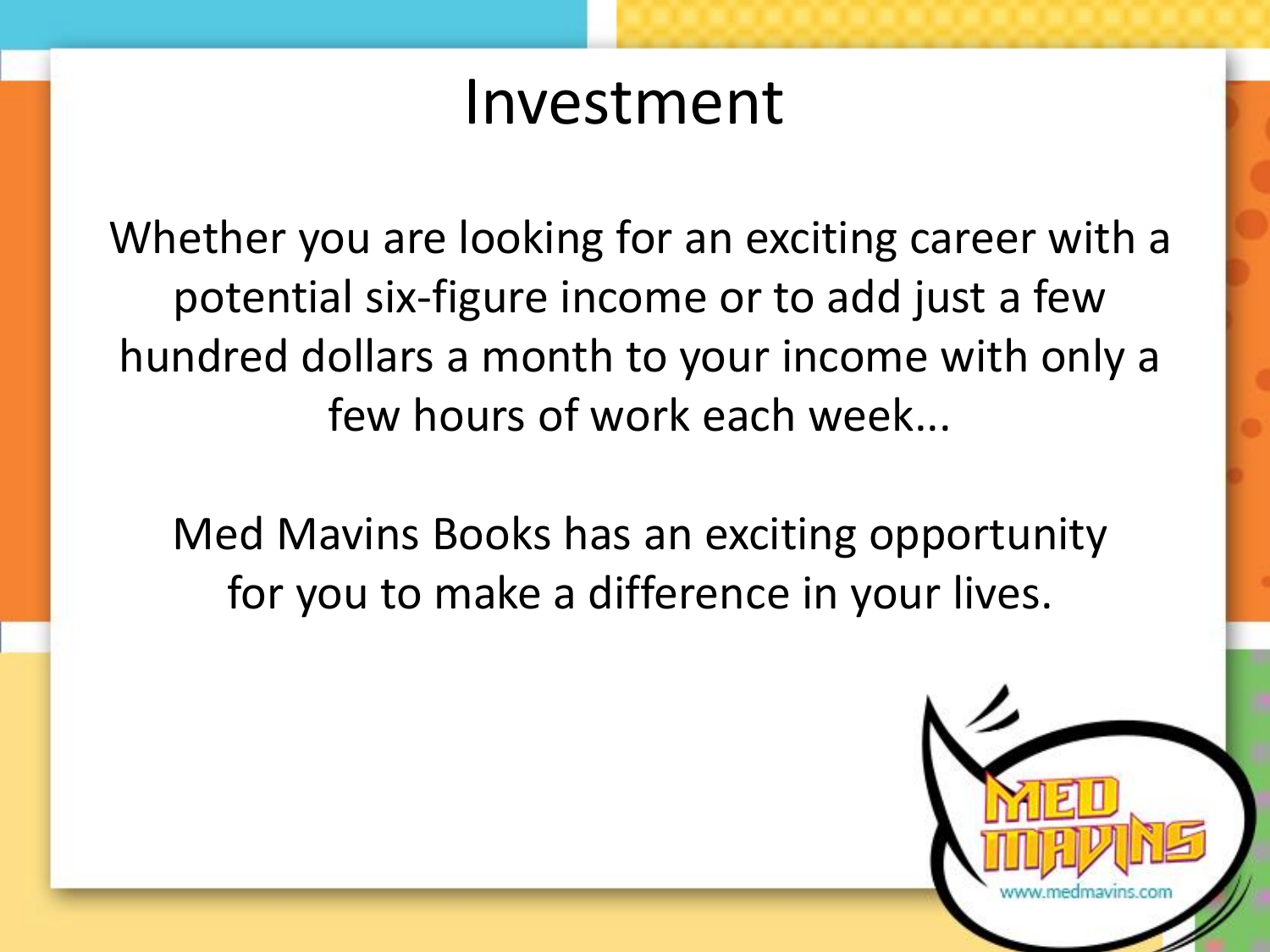## Have you ever dreamed of

- 1. More time with your family?
- 2. Greater financial security?
- 3. Sharing your passion for health and literacy?
- 4. Building an amazing home library?
- 5. Traveling the world?
- Helping others to be healthy? Thousands have discovered life-changing opportunities with Medmavins Books. More than just a career, they find a close network of friends who encourage one another to reach for their dreams .. and cheer them on when they achieve them! Start your business with an investment as low as Rs. 10,000 or  $\frac{2}{5}$  200.

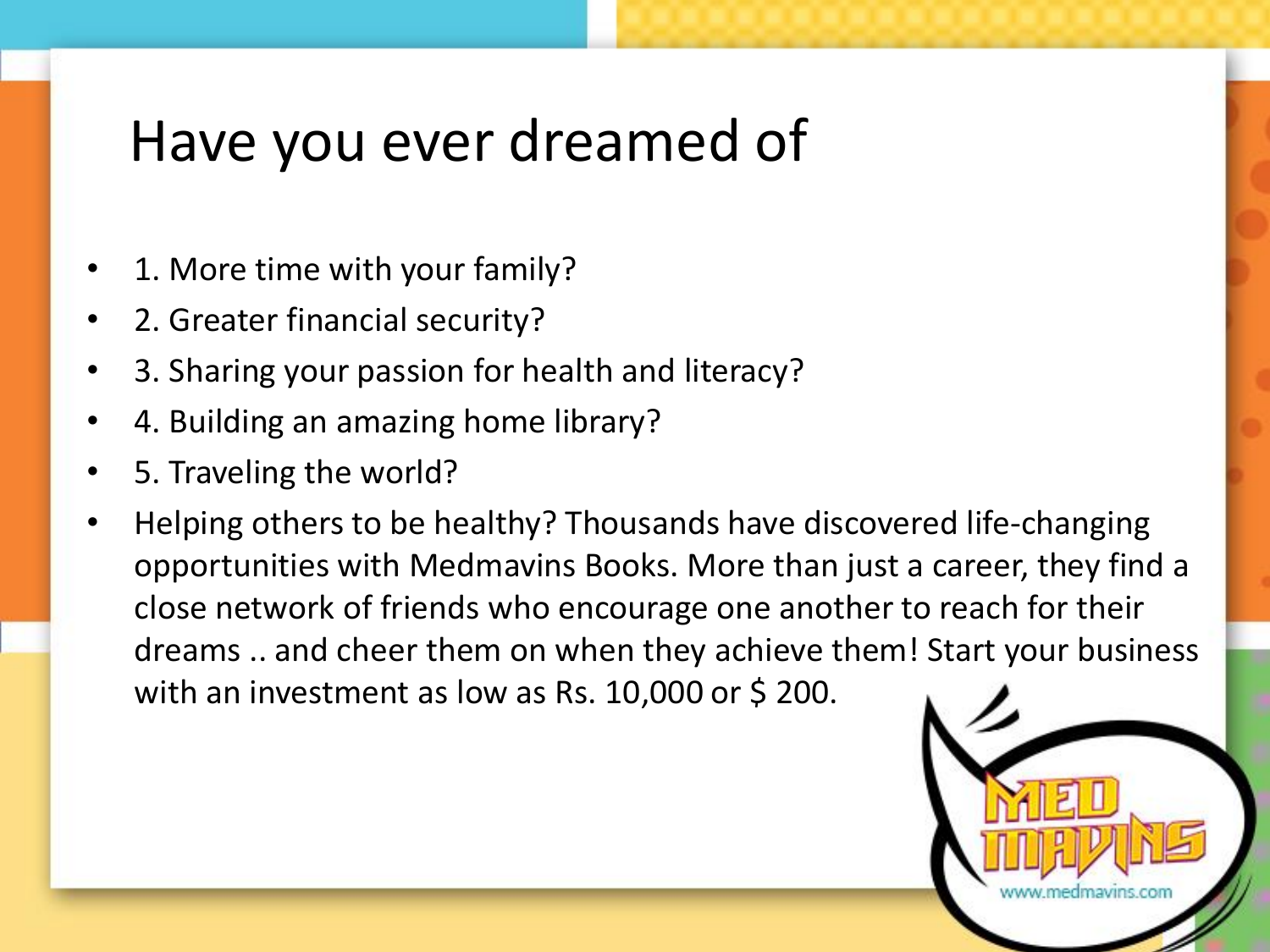#### Benefits Of Med Mavins Business Opportunity

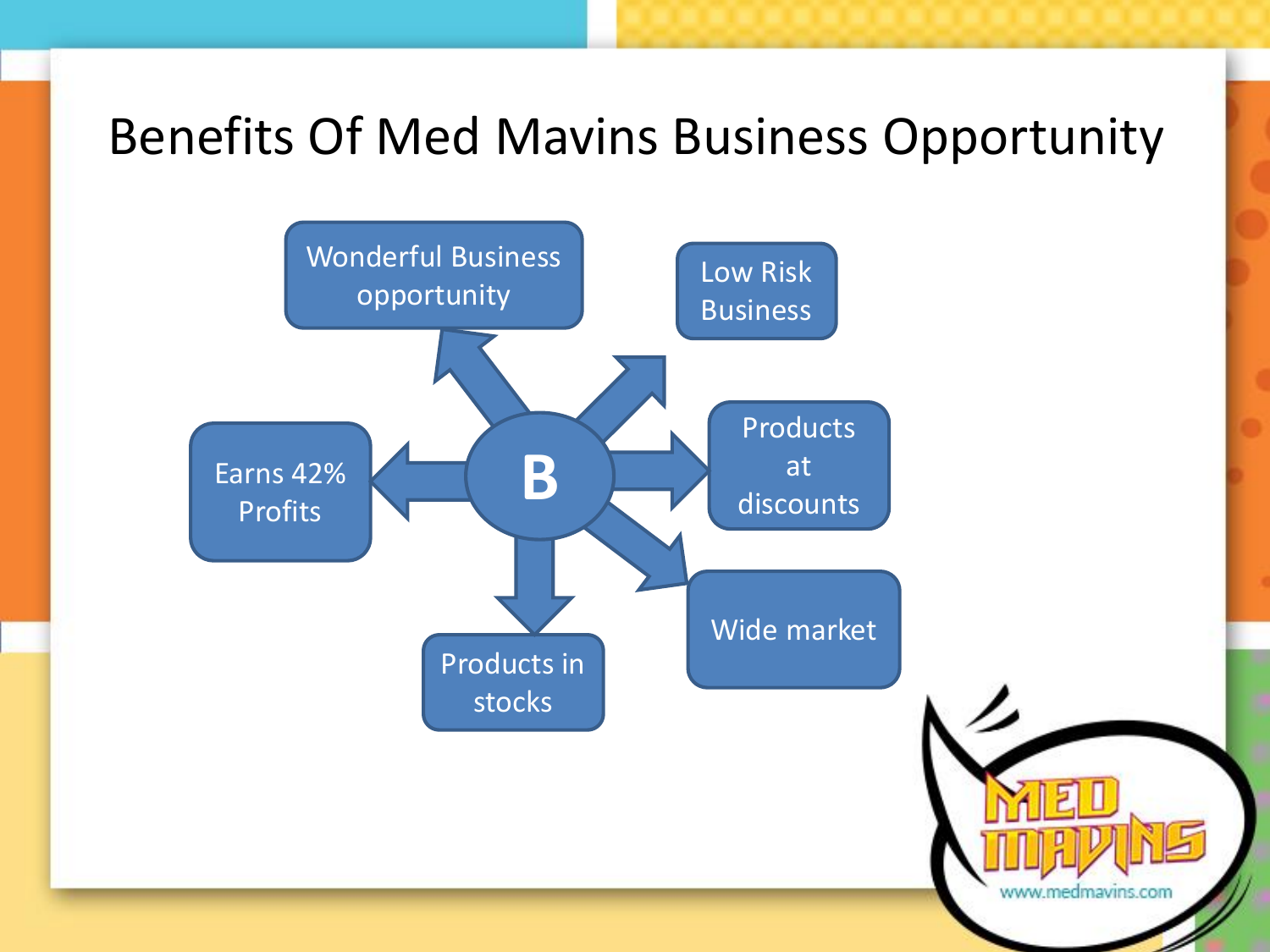## Investment Process

Registration Fee – 1500/- Only

#### - Inclusions in Registration

- Books
- Brochures
- Receipt Book
- Standee (Optional Rs.1000)
- Visiting Card (Optional Rs. 200)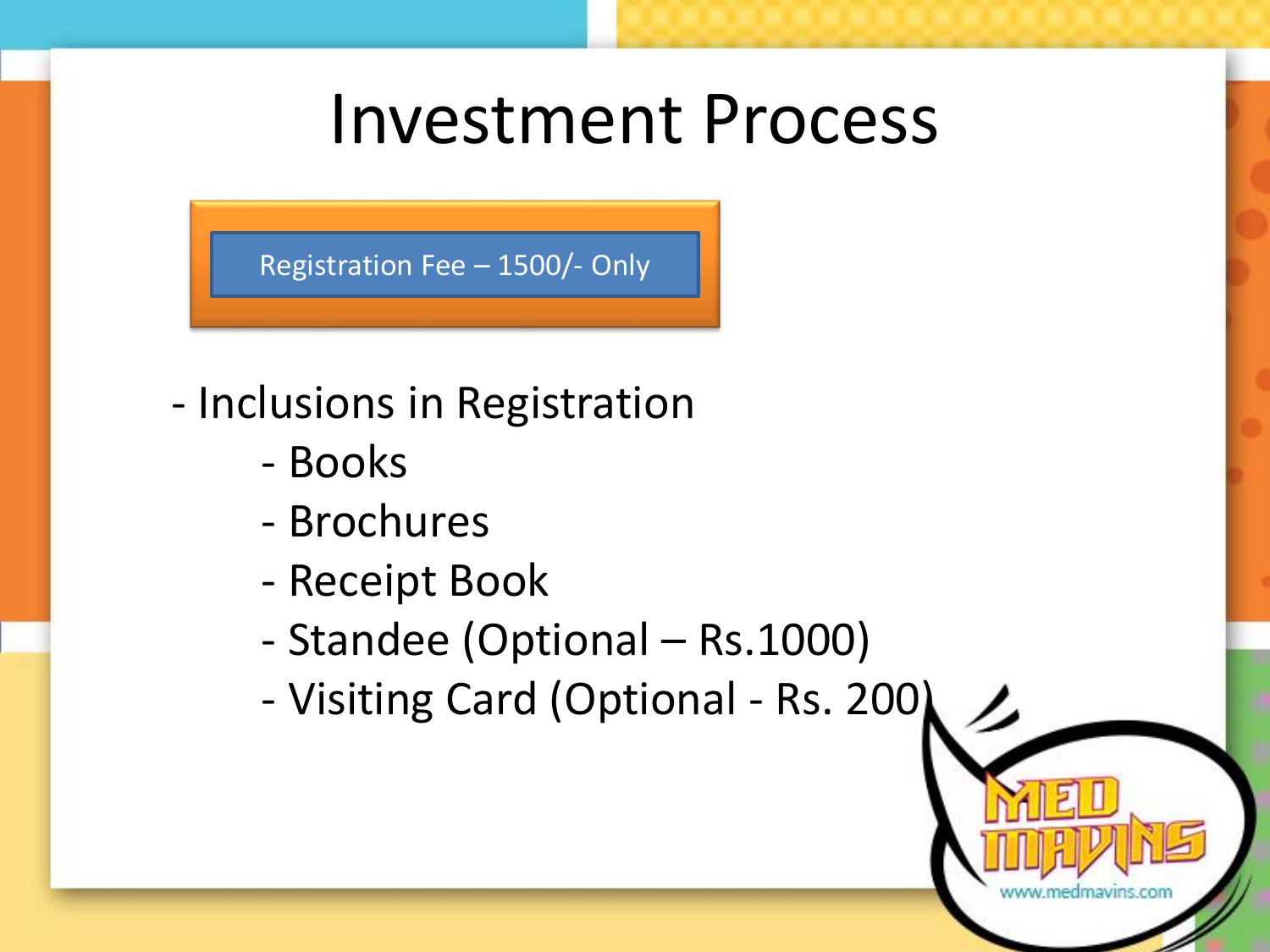## Investment Process

| <b>Investment in Rs</b> | <b>Associate margin</b><br>/ book | <b>Profits for</b><br>associate | <b>RP</b> (Referral<br><b>Points in Rs)</b> |
|-------------------------|-----------------------------------|---------------------------------|---------------------------------------------|
| 10,000                  | 30%                               | 42%                             | 500                                         |
| 35,000                  | 35%                               | 52%                             | 1,750                                       |
| 1,00,000                | 38%                               | 62%                             | 5,000                                       |
| 5,00,000                | 48%                               | 95%                             | 10,000                                      |

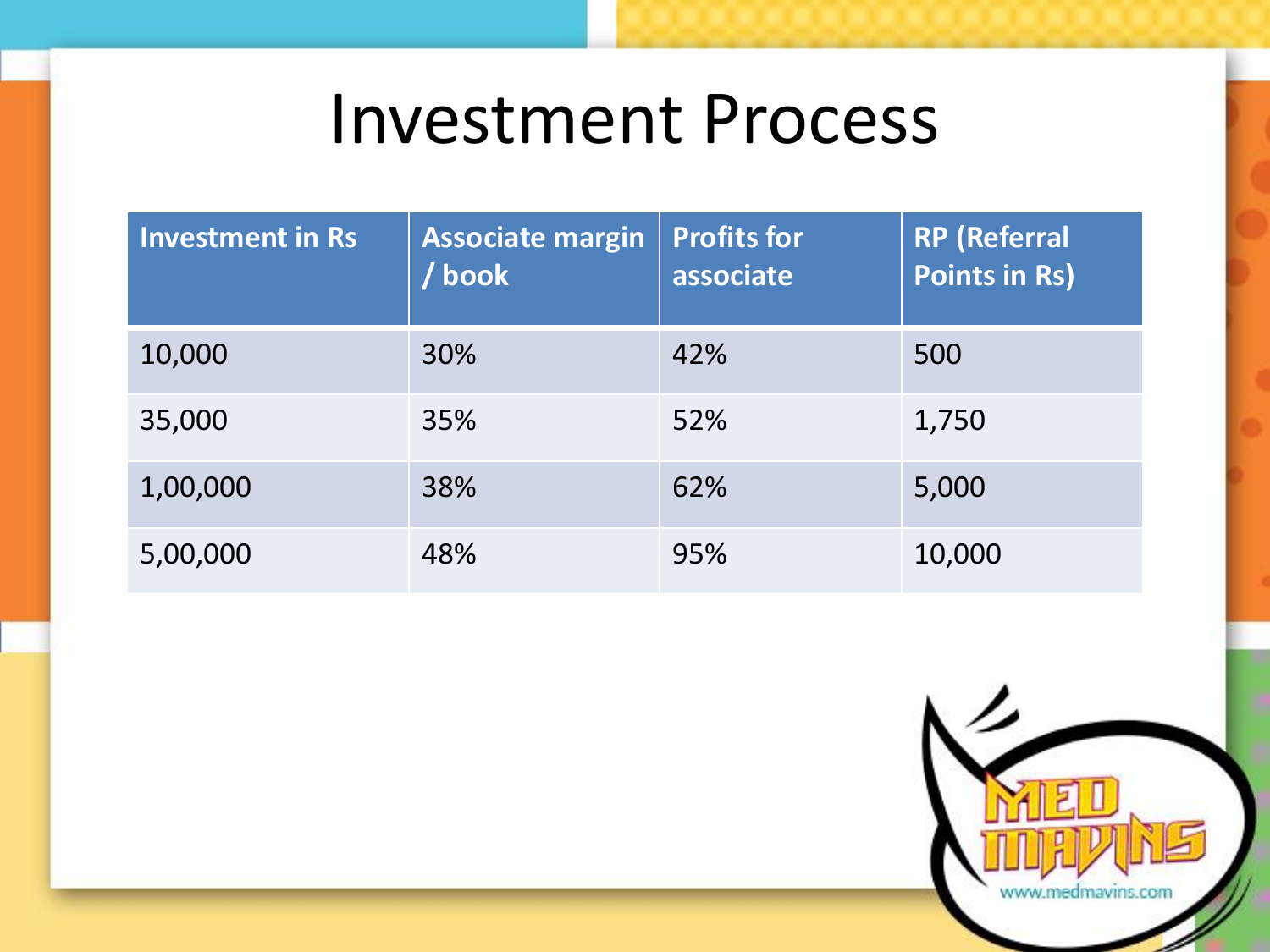## Referral Points System

- An associate can refer any number of new associates.
- An investment done by new Associate will give Referral points to the **(A).**

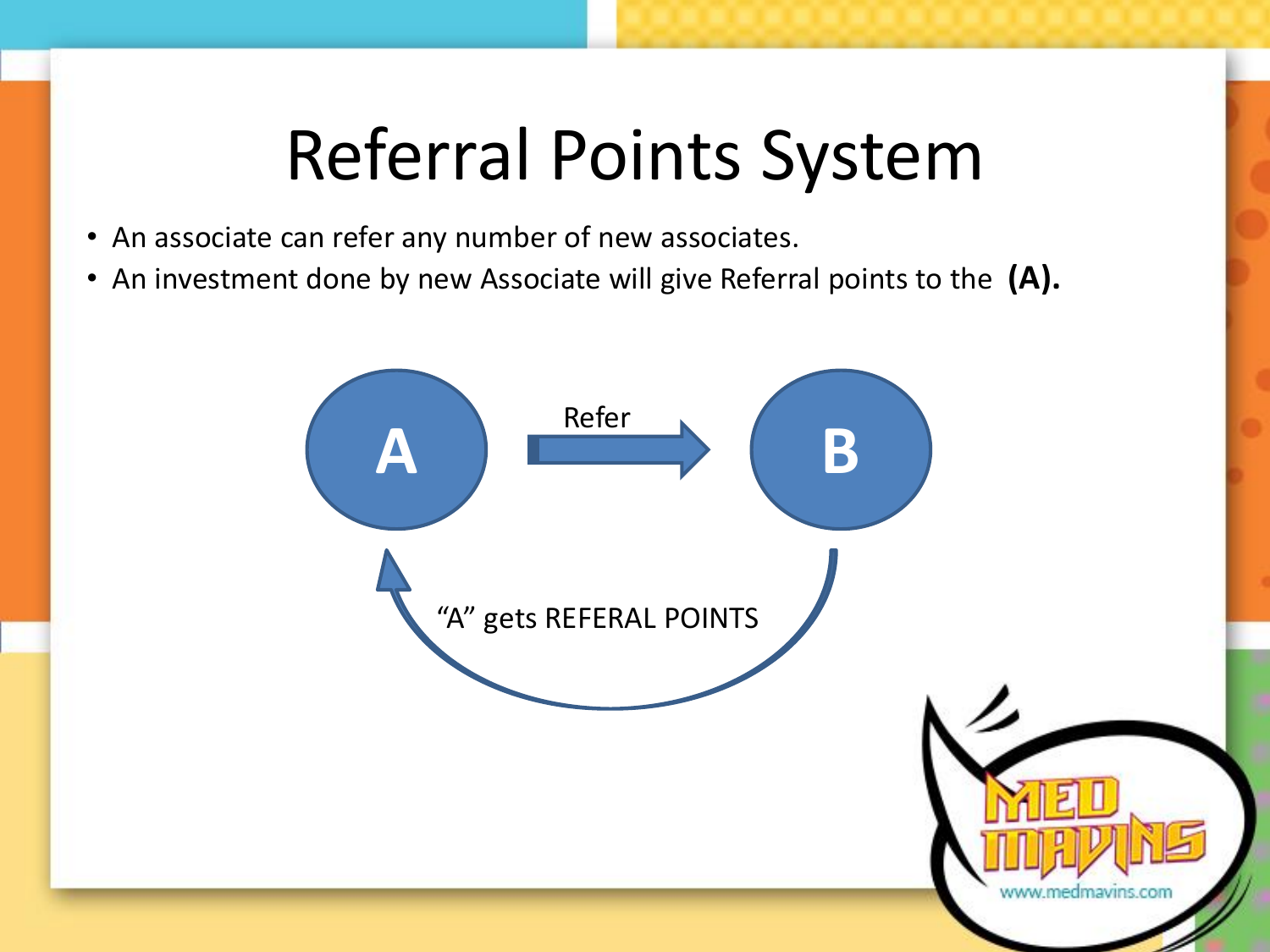**(A)**will earn the points (Reward money) on the **base of investment** of his referral person **(B)**

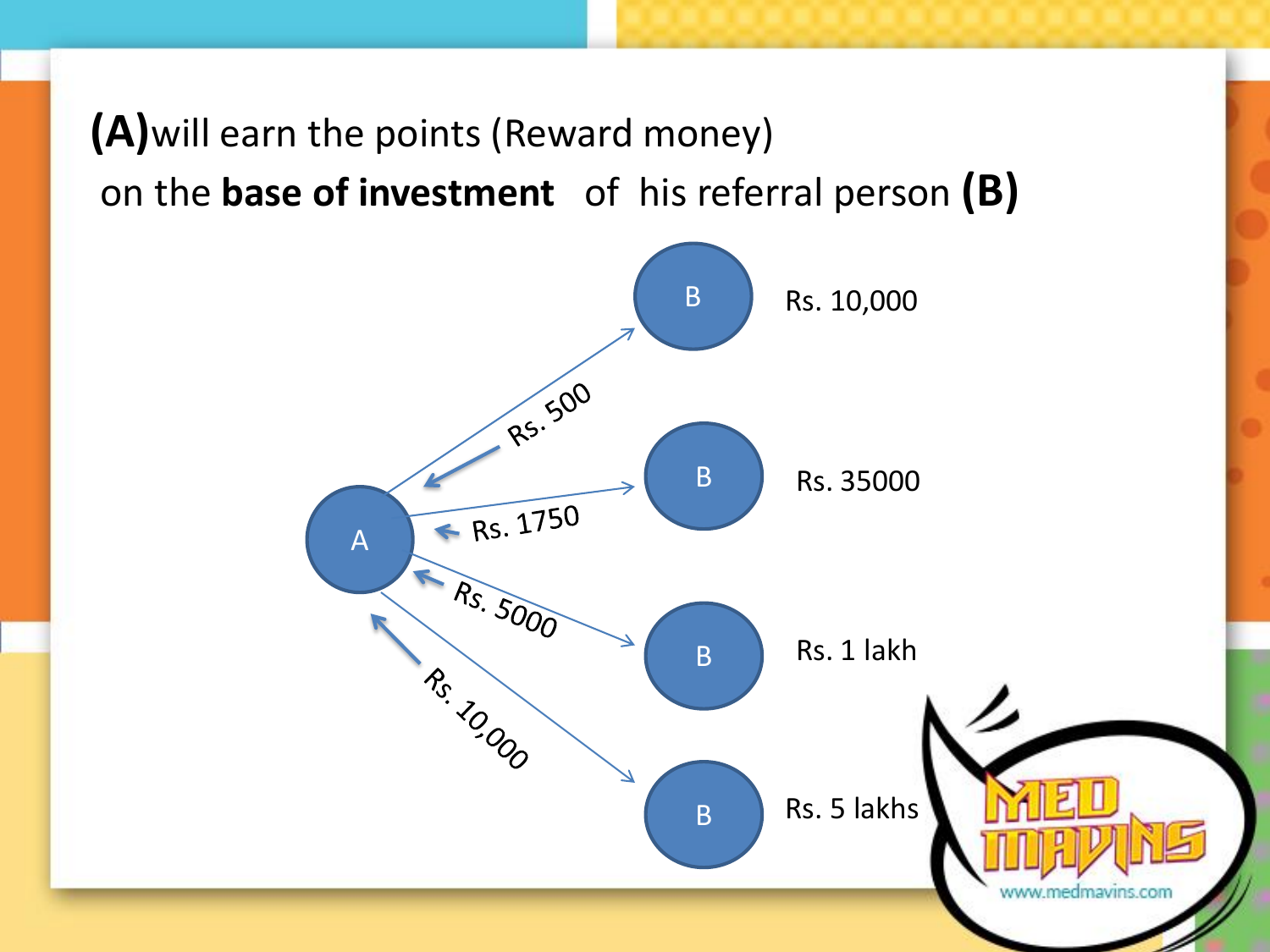## Refund Program

## Return (Refund) Program

| Amount | 1 month | 2 month | 3 month  | 6 month |
|--------|---------|---------|----------|---------|
| 10,000 | 7500    | 5000    |          |         |
| 35000  |         | 30000   | 25000    |         |
| 1 lakh |         | 80000   | 70000    |         |
| 5 lakh |         |         | 4.5 lakh | 4 lakh  |

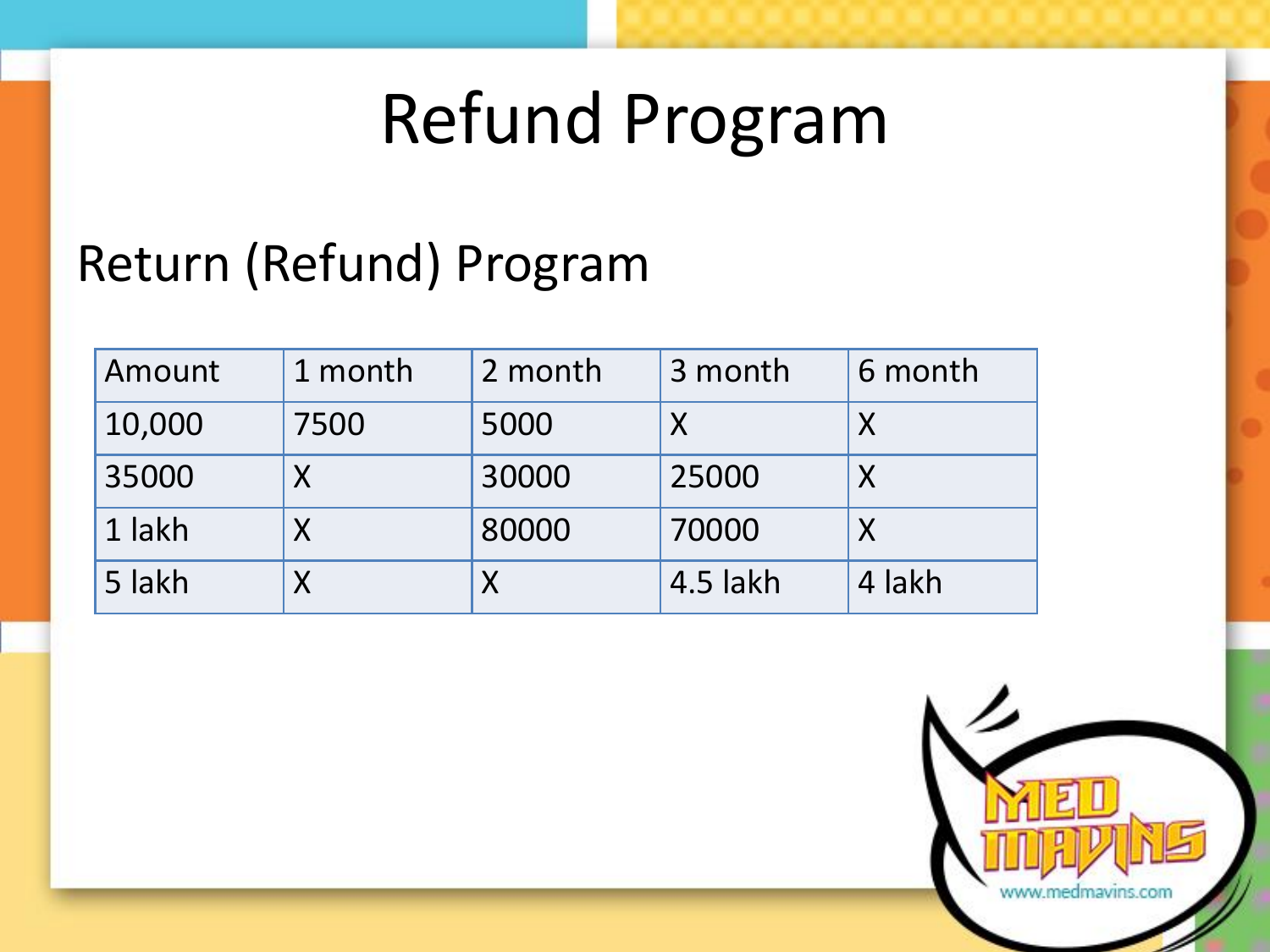#### **Testimonials**

Hi ladies. I've been doing Med Mavins Business for exactly a month and the only regret I have is "why didn't I join sooner". I don't think you'll make a lot of money from it immediately but you definitely will get out what you put in. My daughter loves Med Mavins books and I'm very passionate about them too. My husband too was skeptical about it at first but he is amazed at how far I've gone in just a month. His friends came over last night and are interested in joining too. It's up to you though how much work you want to put into it...no targets and I've found the support system great. Just thought I'll drop my own experience

**Thanks** AMITA Med Mavins Associate HYDERABAD

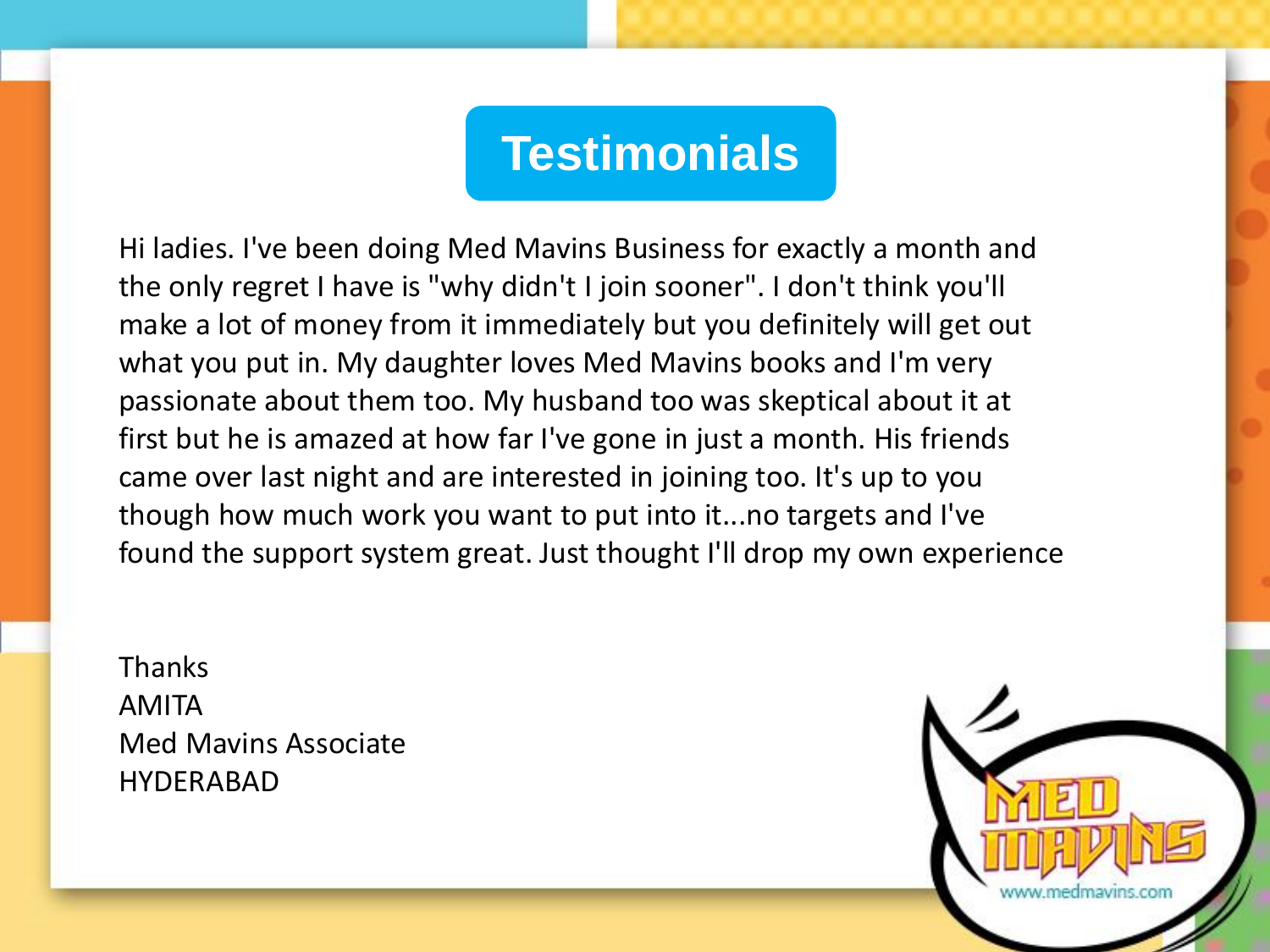#### **Testimonials**

"I have taken some time to look through your website and the samples of comic that you're authoring. I have to say I really love the concept, messages, and artwork that has been used. The concept and layout of a comic and/or graphic novel is such a great medium that many children jump at (especially boys) and I can see how these stories would be popular. In particular for topics such as nutrition that so many times are written in a very boring and dull way. "



*Ryan La Dage Principal at Moorhead Public School, MN*

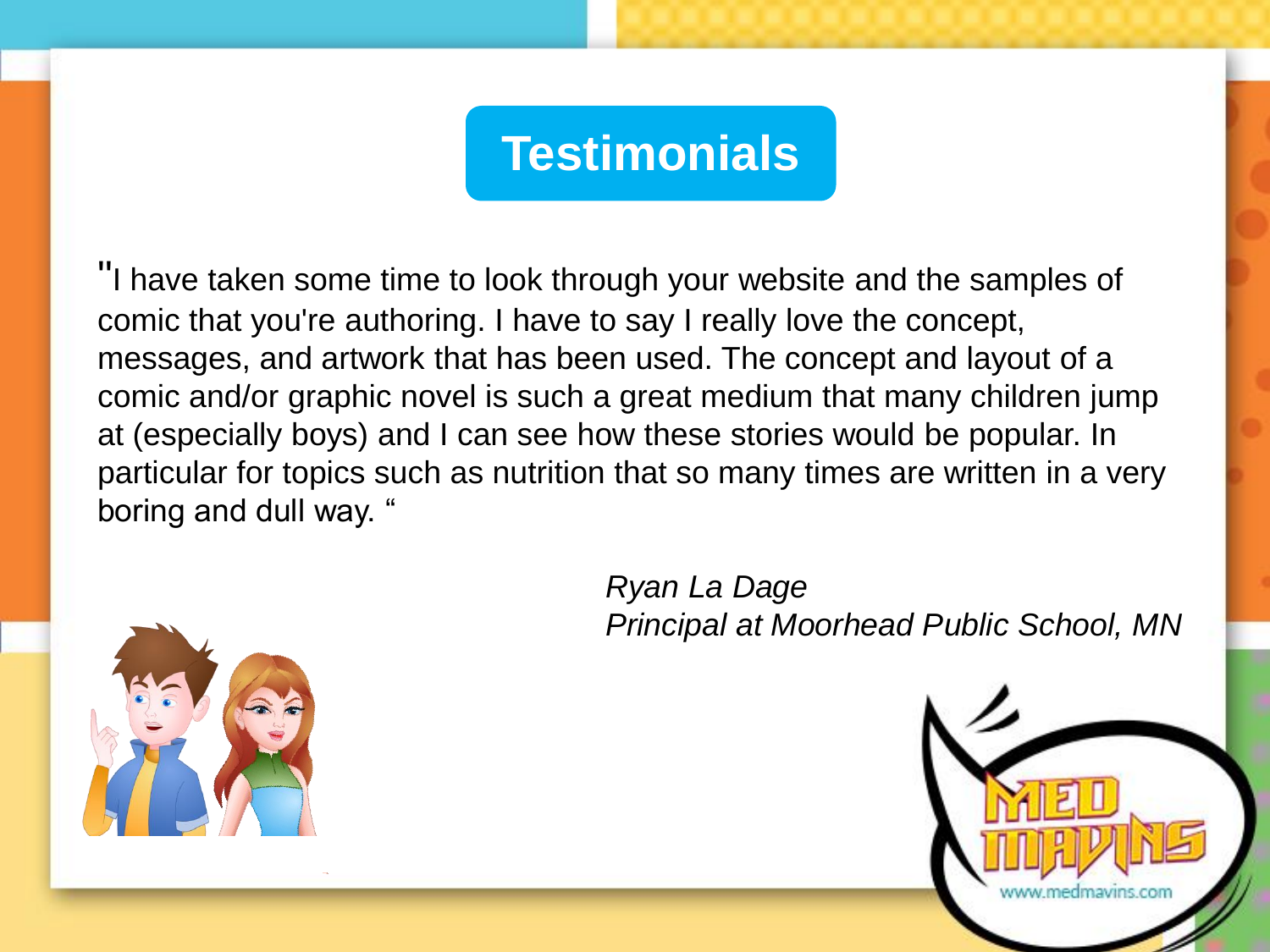#### **Testimonials**

More reassurance - it is really possible to achieve 42% of profits especially. When you join you will have access to the Med Mavins Sales Associates and they provide loads of information and guide you to kick start your business. What an exciting business opportunity to work from home and have own time slots Thanks Med Mavins

SANJANA Med Mavins Associate HYDERABAD